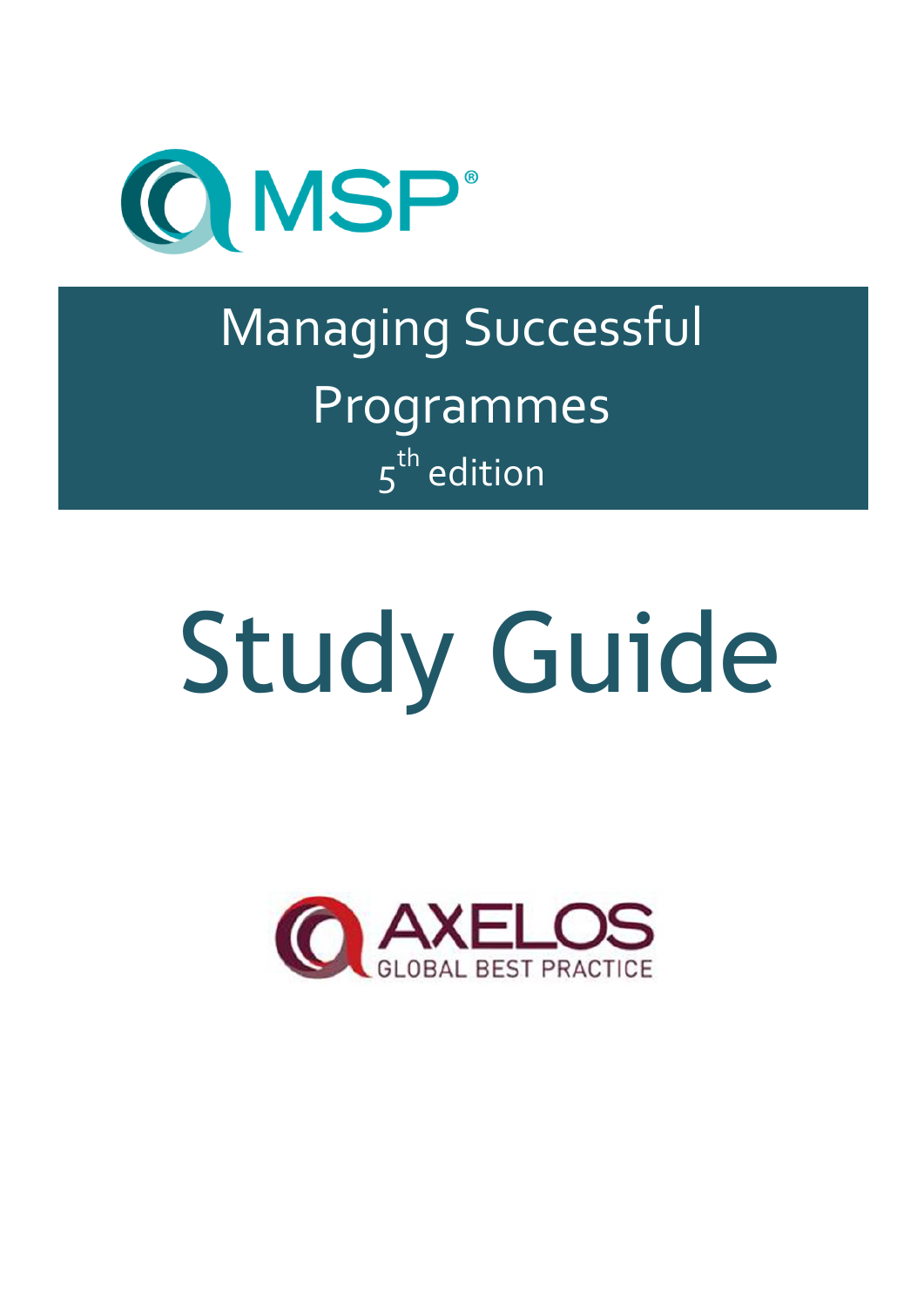# **Introduction**

Welcome to this MSP study guide.

This pre-reading guide is designed to help you to become familiar with the material used in the course. Although your trainer will act as a mentor to you during the course, the onus is on you to prepare as thoroughly as you can. Preparation will give you the best chance of experiencing a rewarding and enjoyable course and, ultimately, success in the examinations!

# **About the MSP Examinations**

It is important that we emphasise at this stage that this course will be intense. In addition to the pre-course preparation there will be evening work each day to help you reach the standards required to pass the examinations. Good examination pass rates are achieved through hard work and good preparation.

There are two qualifications, as follows:

### **Foundation**

Closed book 1-hour examination 60 multiple choice questions 1 mark per question The pass mark is 36/60 (60%) A pass at Foundation level must have been achieved in order to take the Practitioner level examination.

### **Practitioner**

Open book (the MSP Guide) You can use page tabs and highlight or make notes in the book itself but no other inserts, attachments or other materials are permitted in the examination 2.5 hour examination 70 question items 1 mark per question item The pass mark is 42/70 (60%)

# **Pre-Course Reading Guide**

The following reading guide will provide you with a good grounding in the areas of programme management covered in the course. This will be valuable preparation for the more detailed learning you will encounter in during the course.

All of the MSP guide is examinable, with the exception of Appendix A and the four fictional scenarios that are used throughout to illustrate realistic application of the framework.

As you read the MSP guide, please use the questions and guidelines that are set out below to help you to structure your thoughts and ideas. You may like to tick off each section as you go through.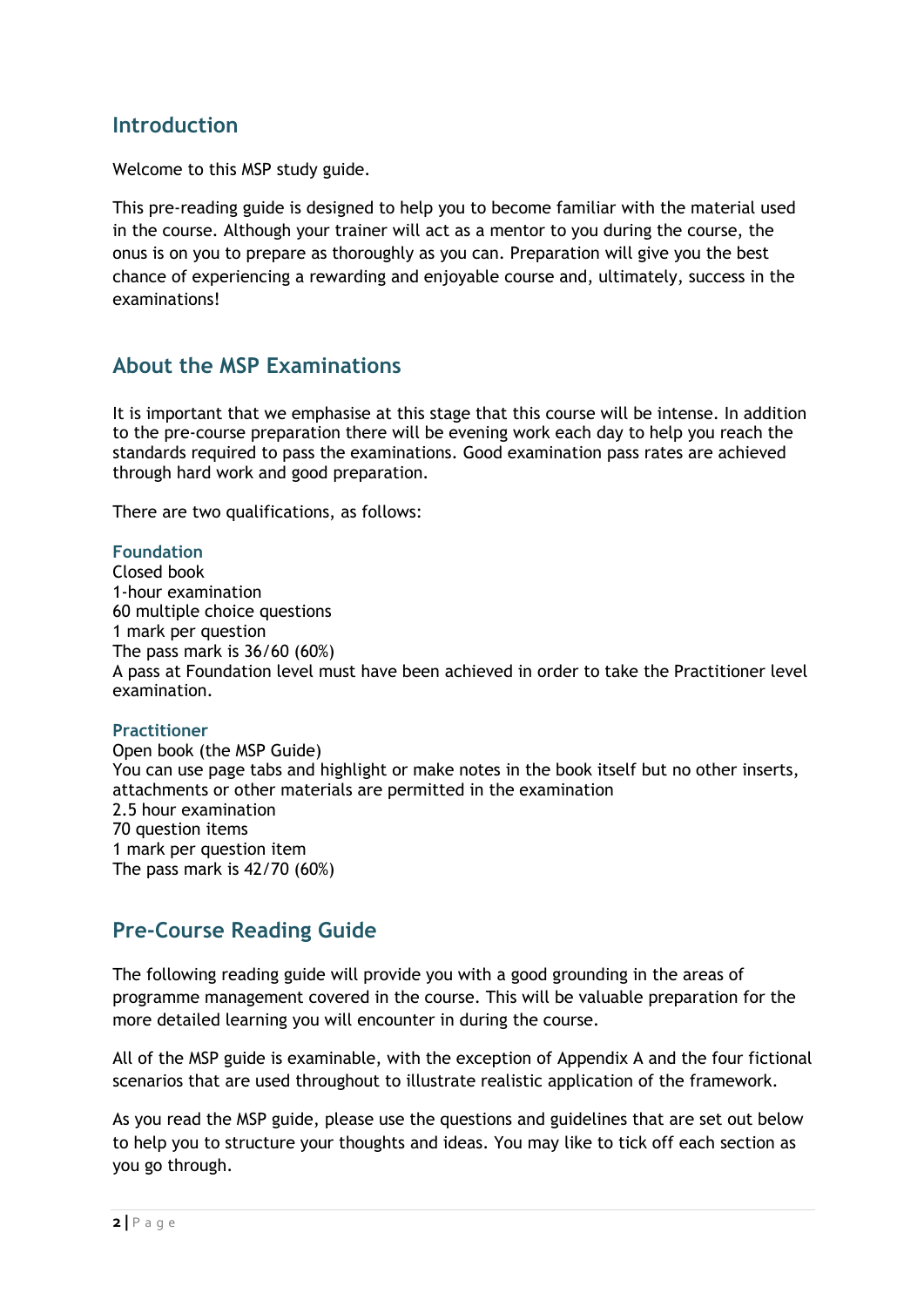| Chapter 1 - Introduction                                                                                                                                                                        |                                                                                                                                                                                                                        |  |
|-------------------------------------------------------------------------------------------------------------------------------------------------------------------------------------------------|------------------------------------------------------------------------------------------------------------------------------------------------------------------------------------------------------------------------|--|
| We suggest that you begin by reading chapter 1, as it introduces the ideas<br>behind programme management and MSP. The following questions pick up on<br>some of the topics within the chapter. |                                                                                                                                                                                                                        |  |
| 1.1 Purpose of the guide                                                                                                                                                                        | What are some of the challenges and changes that<br>you/your organization has faced?                                                                                                                                   |  |
|                                                                                                                                                                                                 | What are the three lenses that make up the<br>integrated framework of MSP?<br>1<br>$\overline{2}$<br>3                                                                                                                 |  |
| 1.2 What is a programme?                                                                                                                                                                        | What are your thoughts about the MSP definition<br>of a programme? What different words might you<br>have expected to see in the definition?                                                                           |  |
|                                                                                                                                                                                                 | Which of the four aspects of the definition<br>do you recognize in how your organization deals<br>with programmes. Which are less obvious?                                                                             |  |
|                                                                                                                                                                                                 | How, for you, are programmes different to<br>projects? Are there any aspects that you think are<br>the same?                                                                                                           |  |
| 1.3 Why use programme<br>management?                                                                                                                                                            | What are the four reasons for using programme<br>management given in this section?<br>1<br>$\mathbf 2$<br>$\overline{3}$<br>$\overline{4}$                                                                             |  |
|                                                                                                                                                                                                 | You will see that the four fictional scenarios used<br>throughout the guide are aligned to these four<br>reasons. You might like to look at the introduction<br>to these scenarios which are just before chapter<br>1. |  |
|                                                                                                                                                                                                 | We are careful in MSP to call these reasons and<br>not types of programme because they are not<br>distinct or mutually exclusive. Real programmes<br>may combined multiple reasons.                                    |  |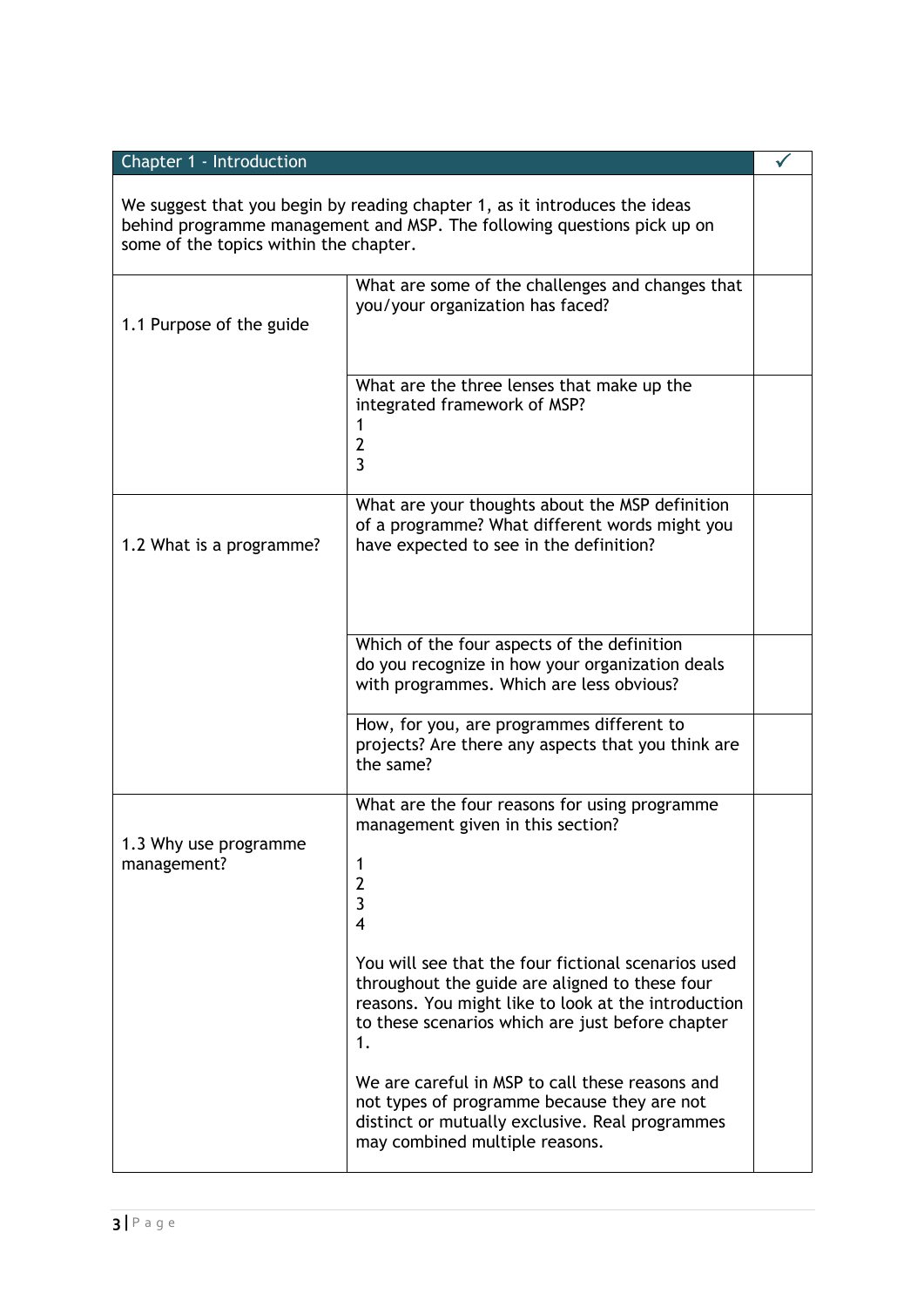| 1.4 Overcoming common<br>challenges | This section presents a list of challenges which<br>you might like to compare with your own<br>experience.<br>They are particularly important to consider when<br>comparing programme management with project<br>management.                                                                                                                                                                                                                                                                                                                                             |  |
|-------------------------------------|--------------------------------------------------------------------------------------------------------------------------------------------------------------------------------------------------------------------------------------------------------------------------------------------------------------------------------------------------------------------------------------------------------------------------------------------------------------------------------------------------------------------------------------------------------------------------|--|
| 1.7 How to use the guide            | This section gives a suggested reading approach<br>for the rest of the MSP guide, which you can<br>follow if you have the time available before the<br>course.<br>In this study guide we will suggest a 'light'<br>schedule of reading (but of course feel free to<br>read more if you can).<br>Figure 1.3 is an important diagram as it shows all<br>three of the lenses that make up the framework.<br>It is all of MSP in one diagram.<br>Take some time to review the figure, then move<br>on to understand a little more about principles,<br>themes and processes. |  |

| Chapter 2 - Principles                                                                                                                                                |                                                                                                       |  |  |
|-----------------------------------------------------------------------------------------------------------------------------------------------------------------------|-------------------------------------------------------------------------------------------------------|--|--|
| Note that MSP "provides a principles-based framework". The definition shows<br>the underlying importance of principles in the MSP approach to programme<br>management |                                                                                                       |  |  |
| <b>Explaining principles</b>                                                                                                                                          | What are the three characteristics of a principle?<br>$\overline{c}$<br>3                             |  |  |
| The seven MSP principles                                                                                                                                              | For each of the seven principles, suggest an<br>example of each one in practice.<br>Lead with purpose |  |  |
|                                                                                                                                                                       | Collaborate across boundaries                                                                         |  |  |
|                                                                                                                                                                       | Deal with ambiguity                                                                                   |  |  |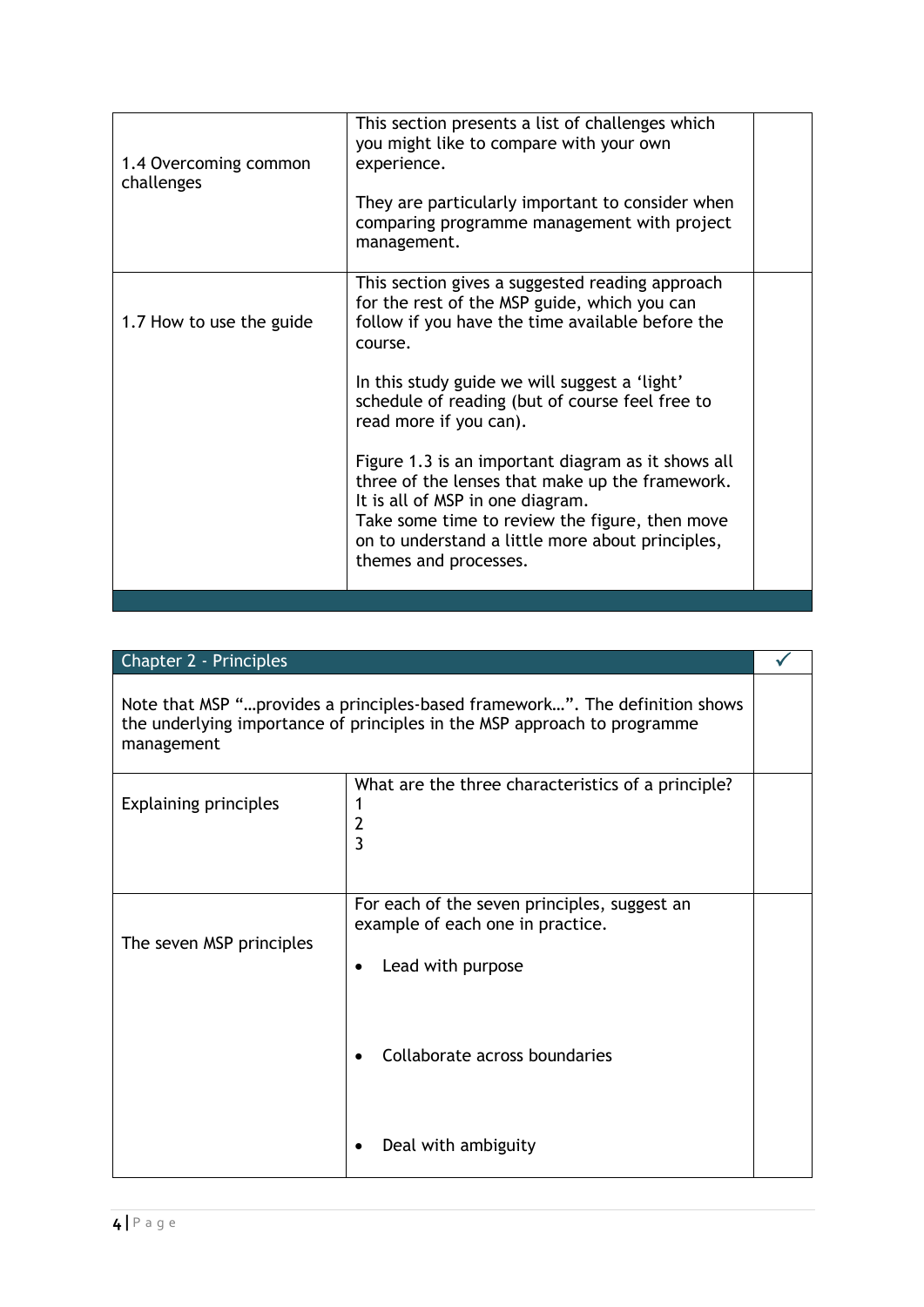| Align with priorities<br>$\bullet$       |  |
|------------------------------------------|--|
| Deploy diverse skills                    |  |
| Realize measurable benefits<br>$\bullet$ |  |
| Bring pace and value<br>$\bullet$        |  |
|                                          |  |

| Chapter 3 - Introduction to MSP Themes                                                                                           |  |
|----------------------------------------------------------------------------------------------------------------------------------|--|
| Each one of the seven MSP themes is an essential part of programme governance<br>and is used throughout the programme lifecycle. |  |
| Read through chapter 3, then answer these questions.                                                                             |  |

| Programme governance           | From memory, explain programme governance,<br>and how it fits with corporate governance. |  |
|--------------------------------|------------------------------------------------------------------------------------------|--|
| The Plan-Do-Check-Act<br>cycle | What does MSP recommend regarding the Plan-Do-<br>Check-Act cycle?                       |  |
| Programme strategy             | From memory, how many of the different<br>approaches can you recall?                     |  |
| Programme plans                | From memory, how many of the different plans<br>can you recall?                          |  |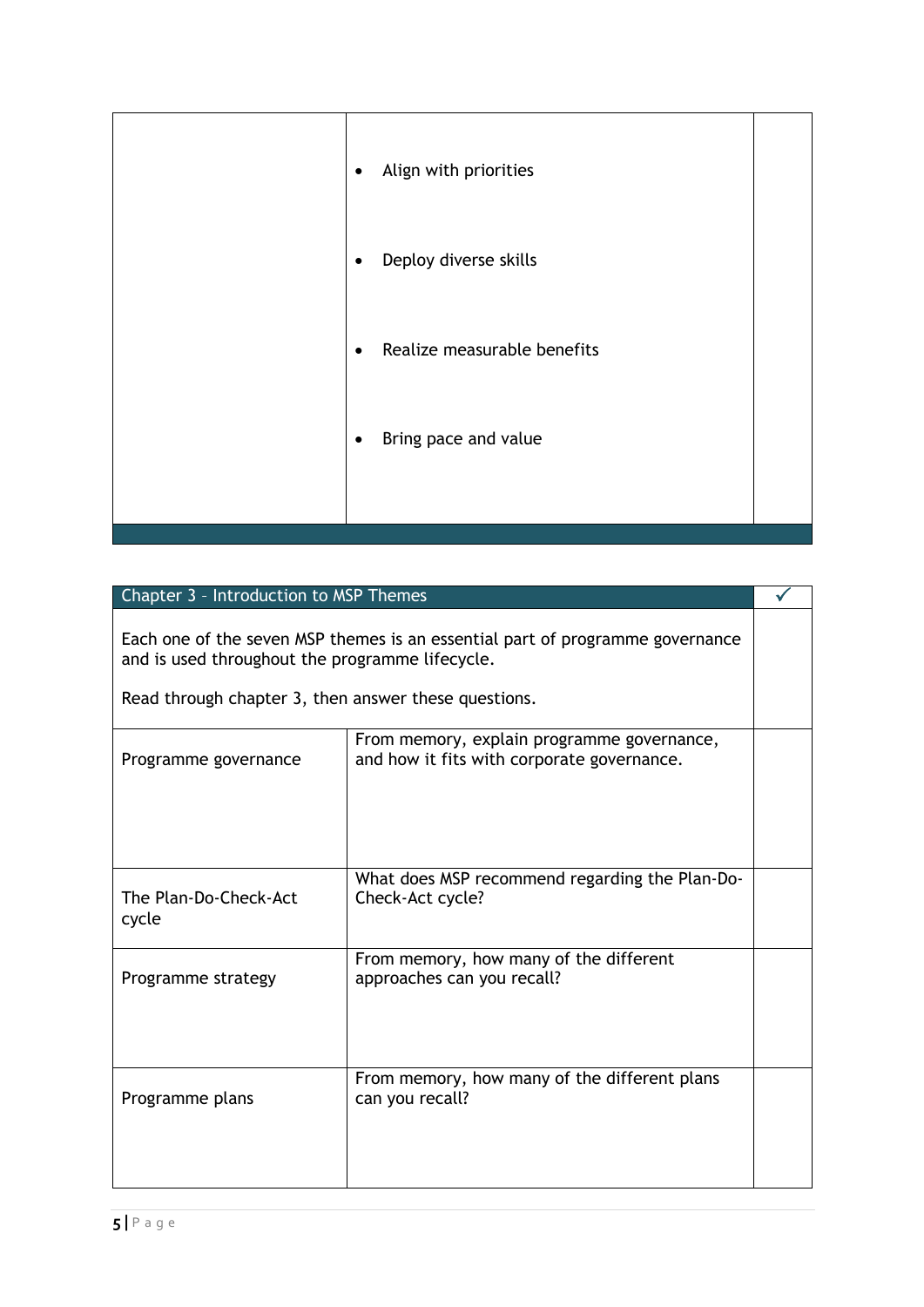| <b>MSP Themes</b> | From memory, how many of the different themes<br>can you recall? |  |
|-------------------|------------------------------------------------------------------|--|
|                   |                                                                  |  |

| Chapter 11 - Introduction to MSP Processes |  |
|--------------------------------------------|--|
|                                            |  |

The seven MSP processes form the programme lifecycle, as explained in section 11.1.

Note the points made about the incremental nature of much of that lifecycle. The lifecycle diagram (figure 1.3 and used throughout the process chapters) is particularly useful in understanding this.

| Other chapters                                                                                                                                                                                                                                                                                         |  |
|--------------------------------------------------------------------------------------------------------------------------------------------------------------------------------------------------------------------------------------------------------------------------------------------------------|--|
| Having now had an overview of each of the three lenses of the MSP framework,<br>you may like to take a look at some of the specific themes and process chapters.<br>Notice throughout that the integrated nature of MSP is demonstrated by various<br>tables, such as:                                 |  |
| The relationship between each theme and the principles<br>$\bullet$<br>Documents that support each theme<br>$\bullet$<br>The focus of the key roles in each theme<br>Responsibilities for each activity within each process<br>$\bullet$<br>Application of the themes within each process<br>$\bullet$ |  |
| We suggest that you just look at the main headings of any individual theme or<br>process chapter to get an initial feel for the content involved. However, at this<br>stage, do not get lost in the detail!<br>Note any thoughts or queries that you have as you look though them.                     |  |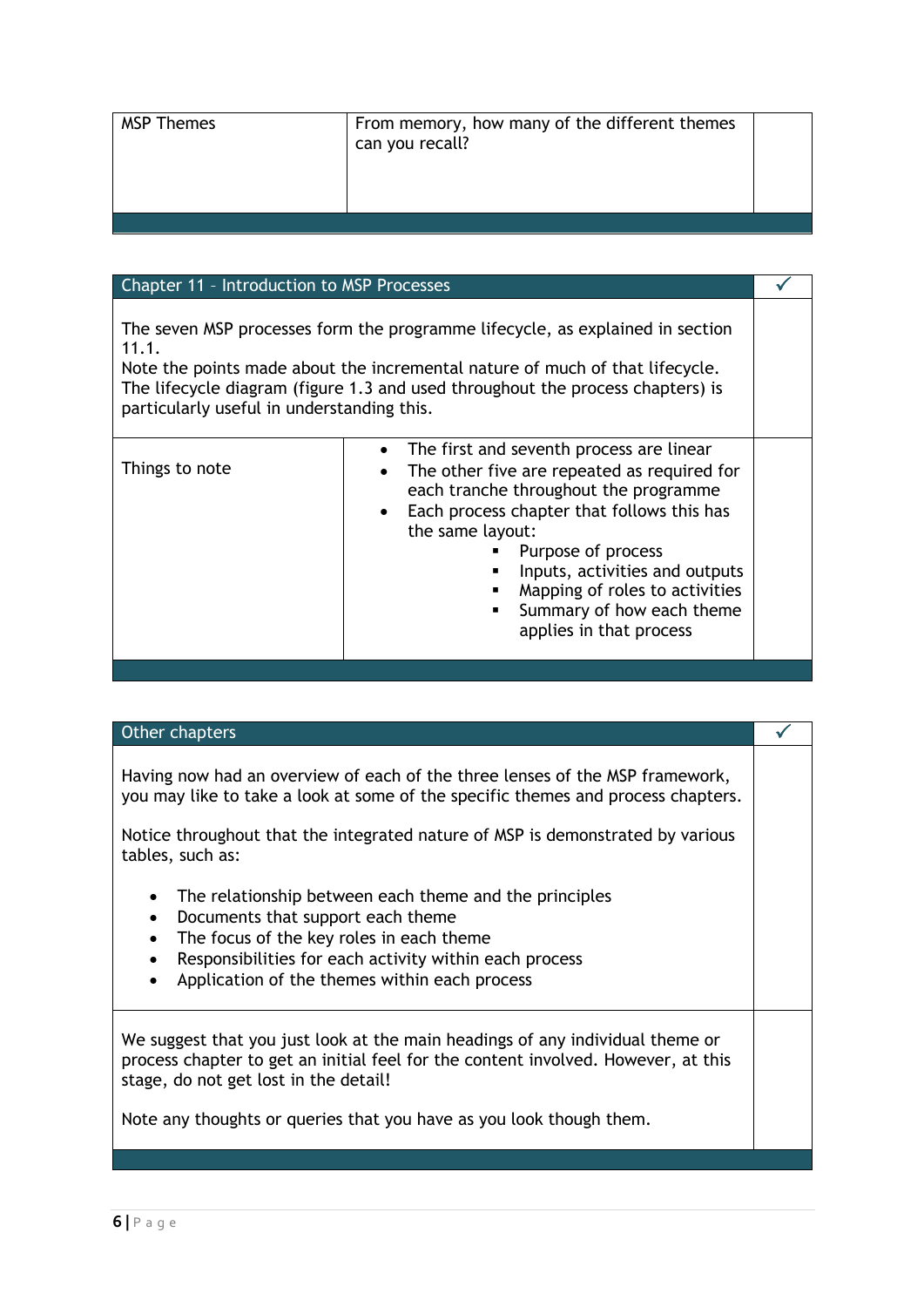# **Knowledge Quiz**

You might like to attempt these 10 questions to test your knowledge of MSP so far. Try the questions without using the MSP guide. At the end of the questions you will find the answers together with a reference to the section in MSP that explains the answer.

1. Which one of these is NOT an MSP principle?

- a) Align with priorities
- b) Bring pace and value
- c) Focus on products
- d) Lead with purpose

2. The programme strategy is made up of a number of different sections. These are referred to as which one of the following?

a) Approaches

- b) Techniques
- c) Components
- d) Activities
- 3. Which one of these is an MSP theme?
- a) Plans
- b) Controls
- c) Quality
- d) Design
- 4. Which one of these is NOT part of the definition of a programme?
- a) Lead multiple interrelated projects and other work
- b) Permanent structure
- c) One or more organizations
- d) Progressively achieve outcomes of benefit
- 5. Which two processes are used just once in a programme?
- a) Identify the programme, Embed the outcomes
- b) Identify the programme, Close the programme
- c) Design the outcomes, Deliver the capabilities
- d) Deliver the capabilities, Close the programme
- 6. Which is NOT a reason given in MSP for investment in a programme?
- a) Transformation
- b) Organizational realignment
- c) Innovation and growth
- d) Effective delivery